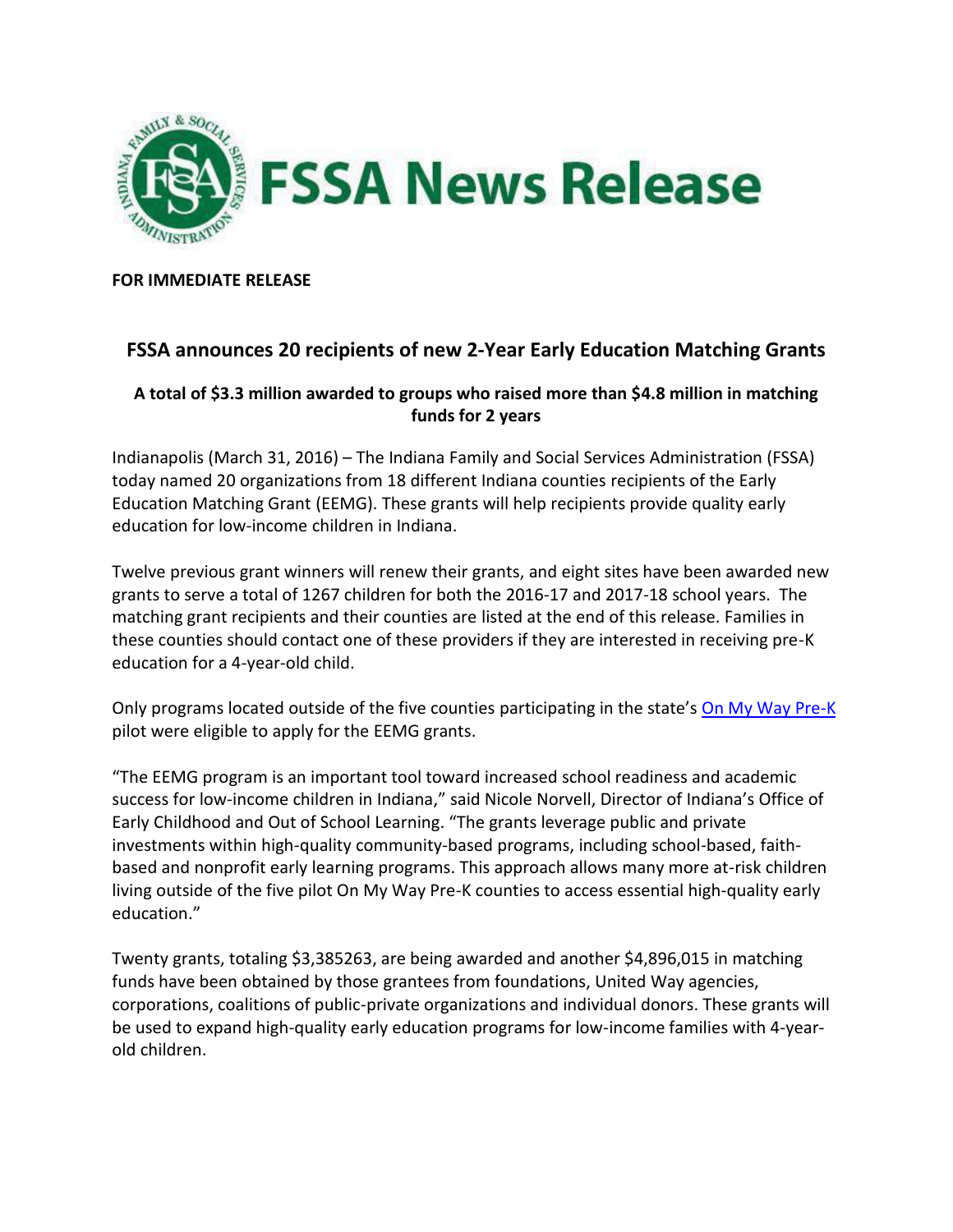The EEMG program, established by the Indiana General Assembly in 2013 (and renewed in 2015 for an additional two-year cycle), allows high-quality, early child care and education programs to apply for matching funds to serve 4-year-old children from families whose incomes are below federal poverty guidelines. It is separate and distinct from the On My Way Pre-K program, which was approved by the 2014 General Assembly and is currently underway in Allen, Jackson, Lake, Marion and Vanderburgh Counties.

In the EEMG program, grants are awarded directly to providers statewide, who use the funds to enroll qualified children; while in the On My Way Pre-K program, families in five pilot counties (Allen, Jackson, Lake, Marion and Vanderburgh) apply directly for scholarships.

Applicants for EEMG were required to have already achieved Level 3 or Level 4 in Paths to QUALITY<sup>TM</sup>, Indiana's [voluntary child care quality rating and improvement system.](http://www.in.gov/fssa/carefinder/2554.htm) They were also required to secure a cash match from a community organization or other funding source.

The 2013 matching grant legislation established that \$2 million would be available for two years, beginning in 2014. Grants awards will be effective July 1, 2016.

| More information about the Early Childhood Matching Grant is available here. |  |
|------------------------------------------------------------------------------|--|
|------------------------------------------------------------------------------|--|

|                                         |                  |           | #Children      | #Children |  |  |  |
|-----------------------------------------|------------------|-----------|----------------|-----------|--|--|--|
|                                         |                  |           | served         | served    |  |  |  |
| Program                                 | County           | Program   | 2016-17        | 2017-18   |  |  |  |
| <b>NEW</b>                              |                  |           |                |           |  |  |  |
| Area IV Agency on Aging and Community   | White            | Full time | $\overline{2}$ | 3         |  |  |  |
| Action Programs, Inc.                   |                  | Part time | 4              | 6         |  |  |  |
| Early Learning Indiana - IU Health West | <b>Hendricks</b> | Full time | 10             | 10        |  |  |  |
| Maconaquah School Corporation           | Miami            | Part time | 16             | 16        |  |  |  |
| <b>Madison Consolidated Schools</b>     | Jefferson        | Full time | 10             | 10        |  |  |  |
|                                         |                  | Part time | 5              | 5         |  |  |  |
| <b>Marion Community Schools</b>         | Grant            | Full time | 115            | 115       |  |  |  |
| Northeastern Wayne Schools              | Wayne            | Full time | 24             | 24        |  |  |  |
| South Central Community Schools         | LaPorte          | Part time | 11             | 11        |  |  |  |
| South Harrison Community School         |                  |           |                |           |  |  |  |
| Corporation                             | Harrison         | Full time | 23             | 23        |  |  |  |
| <b>RENEWALS</b>                         |                  |           |                |           |  |  |  |
| Blue River Services, Inc.               | Harrison         | Full time | 25             | 25        |  |  |  |
| DeKalb County Central United School     |                  |           | 40             | 40        |  |  |  |
| <b>District</b>                         | DeKalb           | Full time |                |           |  |  |  |
| El Campito, Inc.                        | St. Joseph       | Full time | 8              | 8         |  |  |  |
| <b>Elwood Elementary School</b>         | Madison          | Part time | 24             | 24        |  |  |  |